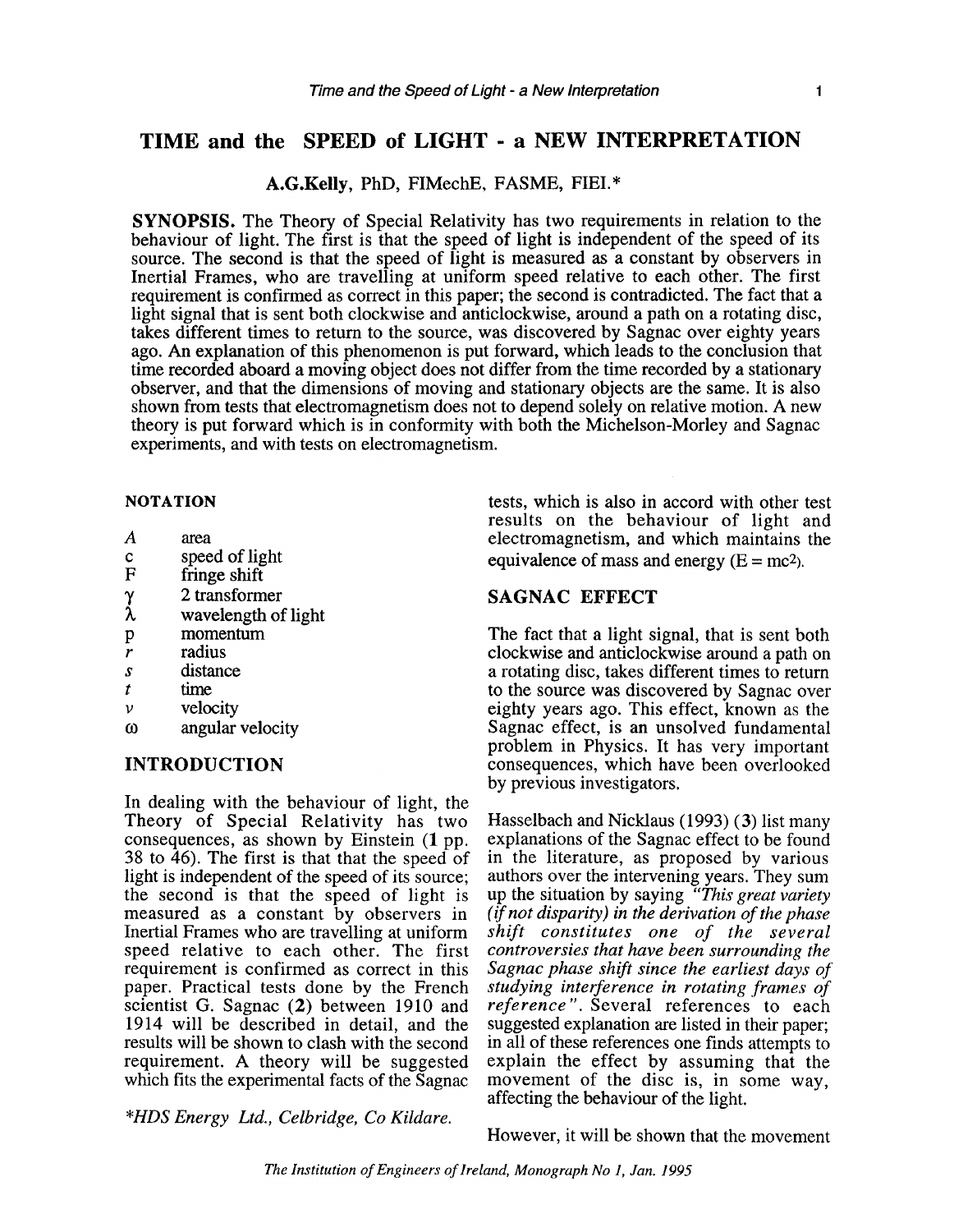behaviour of the light. This proposal is the only one that fits all the experimental results.

proposed that the effect was a proof that light indicating that the two light signals are out of travelled relative to a supposed "ether". phase and do not return to point C at the same travelled relative to a supposed *"ether* ". phase and do not return to point C at the same However, as the existence of an ether was instant. The shift is by the same amount, but shown to be unnecessary by Einstein (4), that in the opposite direction, when the direction shown to be unnecessary by Einstein (4), that in the opposite direction, when the direction explanation lapsed.

A schematic representation of the test done by Sagnac is shown in Fig.1. A light source at A schematic representation of the test done by<br>Sagnac is shown in Fig.1. A light source at<br>point S emits light to a beam splitter at point<br>C. Some of the light traverses the path<br>SCDEFC, and is then reflected to an<br>"obser other way, around SCFEDCO. The whole of light. Note that the interferometer that apparatus can rotate with an angular velocity rotating disc. **o,** The light source **S** and the "observer" 0 (in



When the disc is stationary, light sent around in opposite directions will arrive back at the same instant at point C. The beam splitter at C acts as an interferometer and is used to display any change occurs when the disc is set in using a disc of 1m radius, the velocity around motion. [The theory of interferometry is the perimeter of the circuit has to be only motion. [The theory of interferometry is the perimeter outlined in textbooks on physics e.g. Young about 13 m/s. outlined in textbooks on physics e.g. Young (S).] In the static case, the interferometer produces fringes (dark and bright bands)

of the disc has no influence whatsoever on the where the light recombines, following its behaviour of the light. This proposal is the traversing of a circuit.

When the disc is spinning, the observer It is of historical interest to note that Sagnac detects a shift in the fringes to one side, proposed that the effect was a proof that light indicating that the two light signals are out of of rotation is reversed.

Sagnac derived the difference in time, *dt,*  **SAGNAC TEST** between the times taken by the light to traverse the path in opposite directions, as

$$
dt = 4A\omega + c^2 \tag{1}
$$

reality a photographic plate) are both fixed to Sagnac showed experimentally that the centre the rotating apparatus, and rotate with it.  $\frac{1}{1000}$  of rotation can be away from the geometric **D**<br>**D centre of the apparatus, without affecting the above result. He also showed that, although** the mirrors move as the disc rotates and as the light moves around the circuit, this movement has a negligible effect on the magnitude of the fringe shift.

In order to get an idea of the magnitude of the Sagnac effect, it is helpful to calculate the disc-rotation speeds necessary to obtain significant fringe shifts. Consider Fig. 2, where the light path is confined to a circle of radius r. The equation which expresses the relationship between interference fringes and time differences.[see Young (5)] is F=dt<br>[c+ $\lambda$ ], where F is the number of fringe shifts<br>detected and  $\lambda$  is the wavelength of the light  $[c+\lambda]$ , where F is the number of fringe shifts **0** detected and  $\lambda$  is the wavelength of the light used. From equation (1) and, since  $v = r\omega$  for used. From equation (1) and, since  $v = r\omega$  for circular motion, where  $\nu$  is the tangential **Fig. 1. Sagnac Test** velocity of a point on the circle, one has

$$
F = \frac{4 A \omega}{c \lambda} = \frac{4\pi r v}{c \lambda}
$$
 (2)

In order to obtain a fringe shift of one fringe,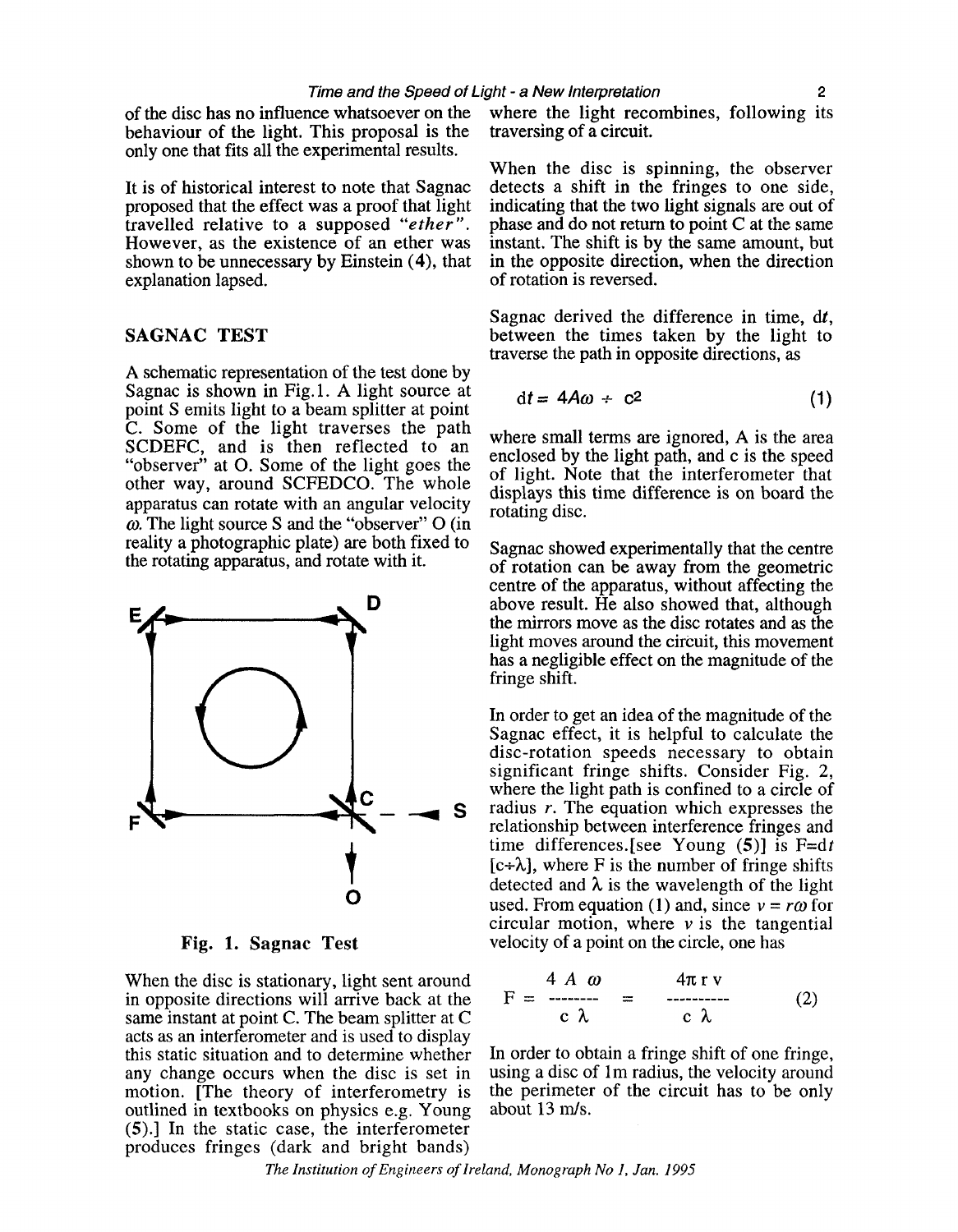$= 1, \lambda = 5500 \times 10^{-10}$  m (a typical figure), series of dissimilar Sagnac-type practical<br>end  $\epsilon = 3 \times 10^8$  m/s in the shows coustion

The first known Sagnac-type test performed<br>was carried out in 1911 by Harress (6), a the laboratory (the set-up adopted by<br>young German student (who was Harress).<br>Harress). unfortunately killed in the 1914-18 war). He carried out tests on the refraction of light. His carried out tests on the refraction of light. His<br>apparatus was similar to Sagnac's, consisting interference of the light signals occurs on<br>of a rotating disc carrying a light emitter and<br>board the spinning disc, i.e. the photographic recorder (both fixed in the *bourd the spinning alse*, i.e. the interferometer laboratory); light signals were sent around the (fringe detector) is always fixed to the disc; the disc in opposite directions. Vo

Pogany (1926-28) **(8)** repeated the Sagnac tests. By using more sturdy apparatus and higher speeds of rotation he obtained a fringe shift 25 times greater than that achieved by Sagnac ( $F = 1.8$  versus  $F = 0.07$  fringe), thus reducing the experimental error and allowing the fringe shift to be measured with greater accuracy.

To indicate the accuracy of more modern Sagnac-type tests, Macek and Davis (1963) **(9)** give the accuracy of the laser equipment used as 1 in 1012. In 1913, when Sagnac carried out his tests, the accuracy was about 1 in 10 2.

Langevin  $(10)$ , in 1921, commented on the practical tests done by Sagnac, and claimed that the effect, i.e. the observed time difference  $dt$ , had to be in accord with the Theory of Relativity. He said that because that Theory fitted the *"whole of the known experimentalfacts"* of physics in general, the tests had to be explicable by that theory. In 1935, however, Prunier (11) published a note questioning Langevin's reasoning, and argued that the practical tests were not explained by relativity. There followed a series of papers, by Dufour (12) and Langevin (10) in which was debated the question whether or not the effect was in accord with the Theory of Special Relativity and whether an apparatus could be constructed to settle the question. This debate ended in stalemate.

That this is so can be seen by setting  $F = 1$ , *r* Dufour and Prunier then collaborated in a  $= 1$ ,  $\lambda = 5500 \times 10^{-10}$  m (a typical figure) series of dissimilar Sagnac-type practical and  $c = 3 \times 10^8$  m/s in the above equation. The repeated the original Sagnac tests. They then repeated the method used by Pogany **(8),** who had the light emitter fixed in the laboratory,<br>but had the photographic recorder on the disc. **OTHER SAGNAC-TYPE TESTS and <br>DEBATE DEBATE They** then carried out the experiment with both the light emitter and the photographic<br>recorder taken off the disc, and set up fixed in

> photographic equipment is off the disc is the more complicated of the two. Two extra lenses are required to send the image out from the disc and on to the photographic plate fixed in the laboratory; consequently, the spread of the readings widens from  $\pm 5\%$  in the case where the record is made on board the disc to  $\pm 15\%$  when it is off the disc.

> In 1939, Dufour and Prunier carried out their final experiment. They did a test with both the beginning and end of the light path on the spinning disc, but with the middle portion of the path reflected off mirrors *fixed* in the laboratory (directly above the disc). In this test, they had both the light emitter and the photographic recorder fixed in the laboratory. [Note: by "on the spinning disc" is meant that: the light is confined to a path by a set of mirrors which are fixed to, and rotate with, the disc.]

> The fringe shifts resulting from all the above Dufour and Prunier tests were the same as in their original Sagnac-type tests. This fact is of critical significance in understanding what is occurring, as will be discussed later.

> In 1942 Dufour and Prunier published a composite paper reviewing their total experimental work to date. At the end of this paper they state that *"the relativity theory seems to be in complete disagreement with the result which was garnered from the experiment* ".

> This was the end of the debate, and the matter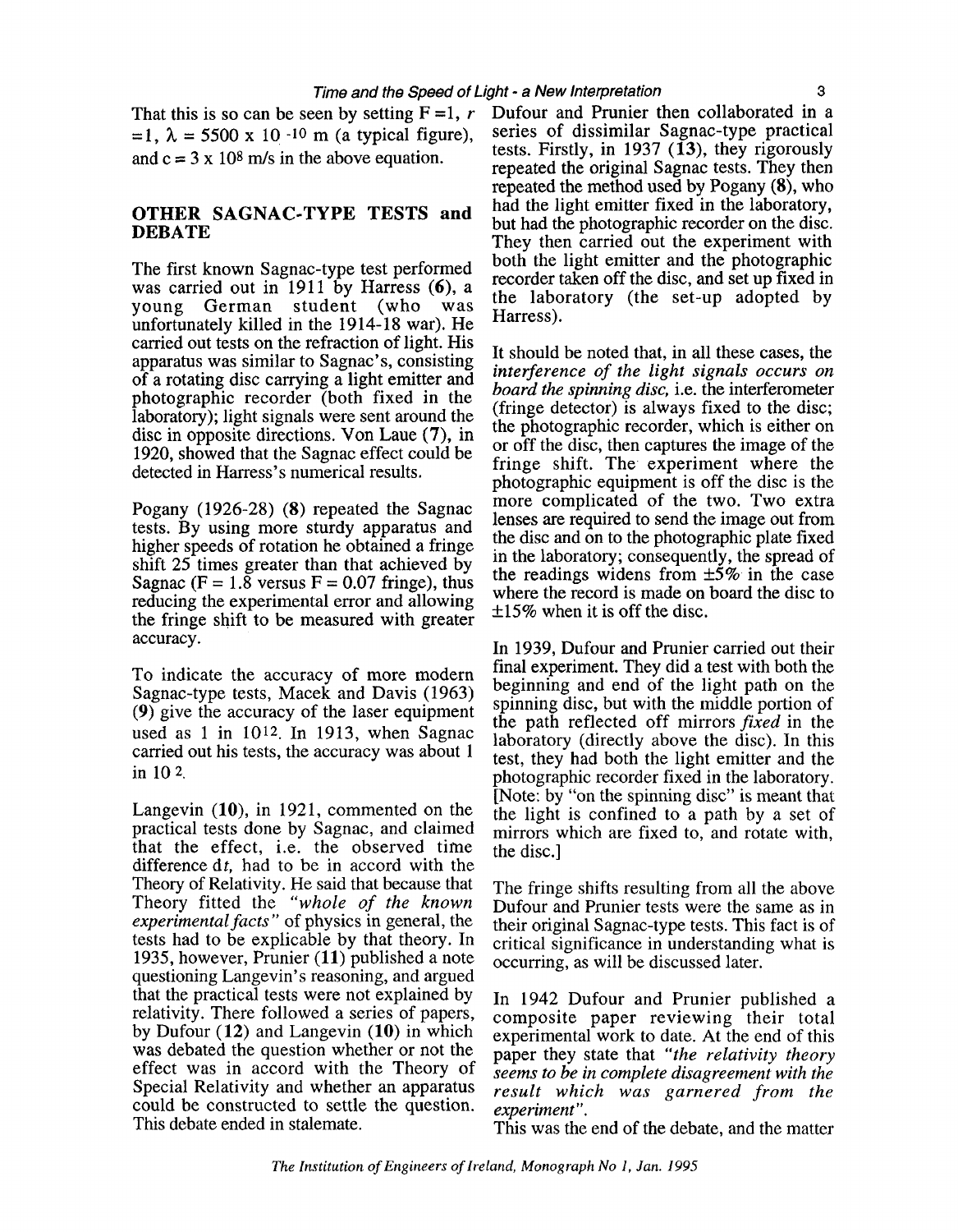(1967) (14) for an historical review of the travelling clockwise, with the direction of Sagnac effect.

At what speed is the light travelling relative to the rotating observer? There are two possibilities and only one can and must be correct.

(a) The light, viewed from aboard the disc, is observed to travel at a relative speed of c.

**(b)** The light, viewed from aboard the spinning disc, i.e. by an observer rotating with the disc, is observed to travel at a relative speed not equal to c.

Note that we are not defining the two possibilities as being in Inertial Frames, nor is there any mention of Relativity Theory. A simple question is being posed, and the answer will be derived below.

#### DERIVATION **of** FORMULA

A derivation of equation (I), will now be given. Consider the theoretical circular model shown in Fig. 2. The light source and the interferometer are at S, and both are fixed on the rotating disc. Let  $t_0$  be the time taken for a light signal to traverse the circumference of<br>the circle and to return to the and to return to the source/interferometer, when both the disc and the observer are stationary. Thus,  $t_0$  is the path length  $2 \pi r$  divided by the speed of light,

$$
t_0 = \frac{2 \pi r}{c} \tag{3}
$$

A light signal is emitted from the light source; a portion of the signal goes clockwise (denoted by the inner line on Fig. 2), and some goes anticlockwise.

Consider firstly the situation as observed by

was not resolved. This present paper takes up an observer stationary in the laboratory. The the problem left unresolved in 1942, and a anticlockwise signal is going against the the problem left unresolved in  $\hat{1}942$ , and  $\hat{a}$  anticlockwise signal is going against the solution is proposed that fits the test results. rotation of the equipment and will return to the rotation of the equipment and will return to the light source when the source and The reader is referred to a paper by Post interferometer are now at S'. The signal (1967) (14) for an historical review of the travelling clockwise, with the direction of rotation of the equipment, will return to the interferometer at S".

TWO POSSIBILITIES Let ds' be the distance SS' and ds" the distance SS". Let *t'* be the time measured by Consider now the following question: an observer situated in the stationary laboratory for the light to go from S to S' in the anticlockwise direction.



**Whole apparatus turning at o clockwise** 

#### **Fig. 2** Circular Sagnac **Test**

The time measured by that observer is

$$
t' = \frac{2 \pi r - ds'}{c}
$$
 (4)

But, *t'* is also the time taken for the disc to move a distance ds' in the clockwise direction. Therefore  $t' = ds' + v (v = r\omega)$ ,  $ds' = t' v$  and, from (4),

$$
ds' = \frac{[2 \pi r - ds'] \nu}{c}
$$
  
ds' = 2 \pi r  

$$
= \frac{2 \pi r}{c + \nu}
$$

*The Institution of Engineers of Ireland, Monograph No I, Jan. 1995*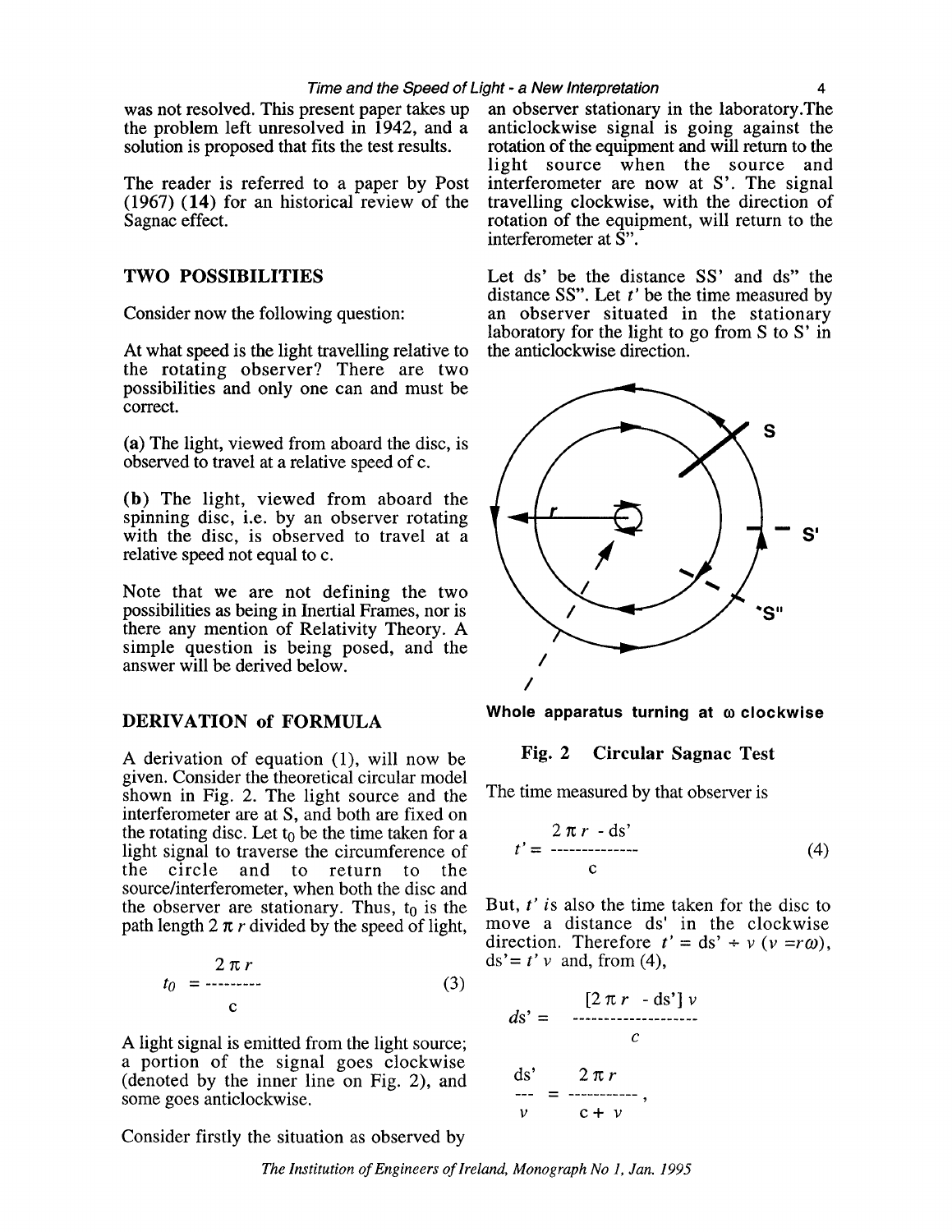$$
t' = \frac{2 \pi r}{c + v}
$$
 (5)

Note that equations (4) and (5) both give the time recorded by a stationary observer; the equations simply state this time in different mathematical terms. We shall see the use of equation (5) below.

Following similar calculations one gets for *t",*  the time measured by a stationary observer for the light to go from S to S" in a clockwise direction,

$$
t'' = \frac{2 \pi r}{c - \nu} \tag{6}
$$

Subtracting equation (5) from *(6),* the difference between the times for the light to go clockwise and anticlockwise is

$$
dt = \frac{2\pi r}{c - \nu} - \frac{2\pi r}{c + \nu} = \frac{4\pi r v}{c^2 - v^2}
$$

and, since  $v = r\omega$ , and  $\pi r^2$  is the area A of a circle, one has

$$
dt = 4 A \omega \div (c^2 - v^2), \qquad (7)
$$

The v<sup>2</sup> term is negligible for practical tests and may be ignored, giving Equation (1).

However, this time difference has been suggesting that the proposed "local time"<br>derived for a stationary observer, fixed in the changes are relativistic effects (in the<br>laboratory.

## This time difference agrees with the later section that, even were such a relativistic<br>fringe shift recorded on the time change to arise it would be ten million fringe shift recorded on the time change to arise, it would be *ten million*

disc. How is is then that the interferometer rotating with the disc records the same time rotating with the disc records the same time Therefore, assume that possibility (b), is the difference?

# This means that the time recorded in the fixed laboratory and on board the Abolghasem *et al* describe this solution as that<br>disc are identical.

and (b) given in the previous section "Two Possibilities".

Consider firstly option (a) where the light is assumed to travel at a speed of c relative to the observer regardless of the movement of that observer. Because a fringe shift F is detected it follows from the equation  $F = dt$  [c+ $\lambda$ ] that it must be dt that is changing, (c and  $\lambda$  are constants). This is clear from considering the position relative to the observer on board the disc; as far as this observer is concerned the path length is  $2\pi r$  for one circumference of the disc, and that is the path that the light signal *appears* to that observer to have travelled. If the light had travelled at a speed of c relative to this observer then no fringe shift could be observed on board the disc. But a fringe shift is observed, and thus the light signal cannot travel at a speed of c relative to the observer on the disc.

Can there be a possibility that for some reason *time must change* aboard the spinning disc?

Abolghasem *et al.* (1989) *(15)* following this reasoning, say that one would have to *"redefine time or rather 'correct' the local time interval of two adjacent events by an amount, so that the speed of light becomes the same in both directions. This corrected, or 'natural time' interval guarantees the clocks on the rotating disc to be Einstein-synchronised".* 

Further Langevin (10) suggests *"adopting a local time that is not uniform, but changing by*  $\pm 2\omega A + c^2$ .

It is not clear whether these authors are relativistic sense of time altering at high velocities). In any case, it will be shown in a times smaller than the time difference But the interferometer is rotating with the Sagnac-type tests.

> correct option, so that the speed of light is not confined to a *relative* speed of c.

which *"causes the velocity of light to be locally different in opposite directions"* To answer this question, consider options (a)

or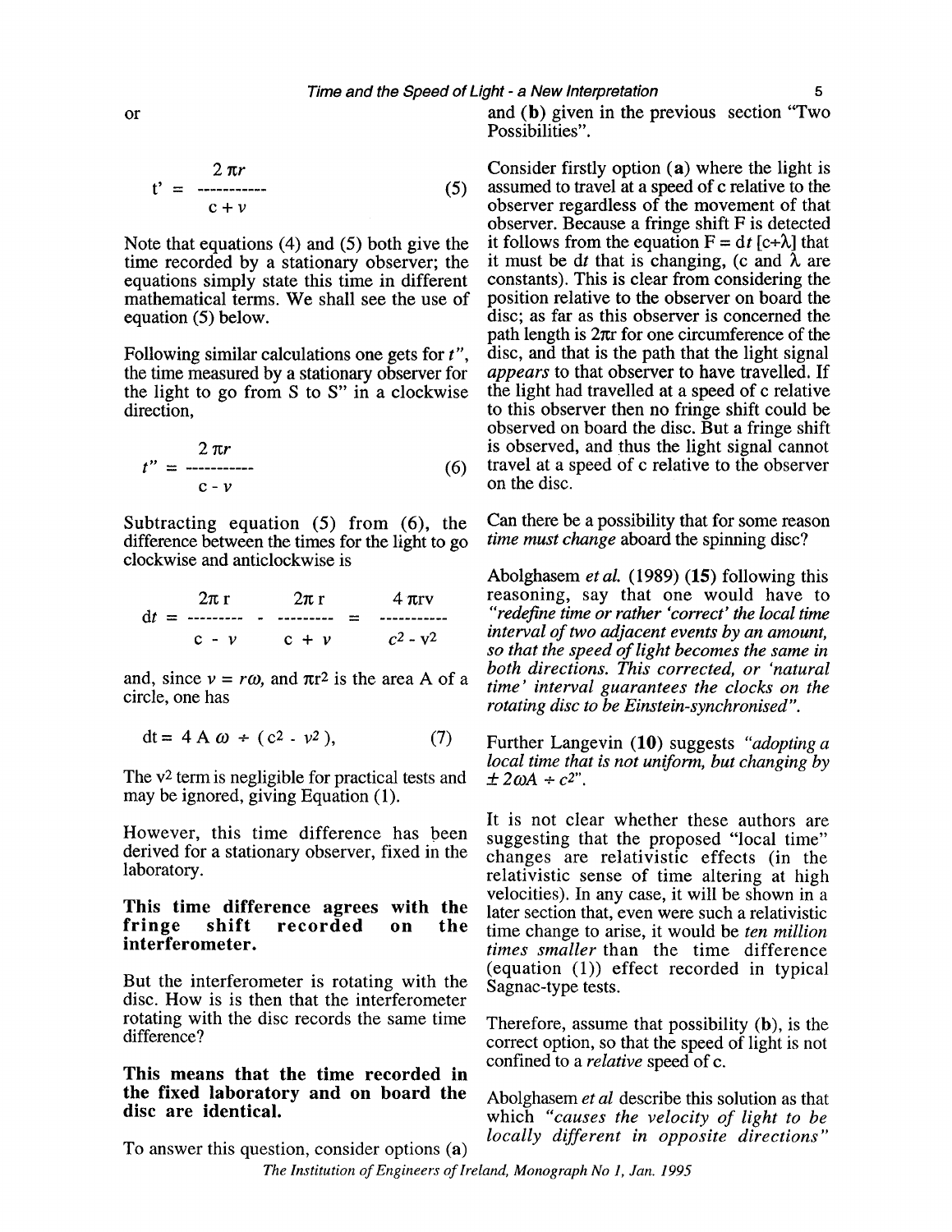Langevin says that were this the case, "*light* explanation of the Sagnac effect.<br>speed would vary with the direction between  $c$  **Because the interferometer on board**  $\alpha$  -  $\alpha$  and  $c + \omega r$ ". Note that while both authors **the moving disc records a fringe shift,** discuss the possibilities, neither realised that **the relative speed of light to that spot**, discuss the possibilities, neither realised that **the relative speed of light to that spot,**  Relativity Theory could not, as we will see, explain the dilemma. **or off the disc)** is  $c \pm \tilde{v}$ , while the

It should be stressed that, in all the tests, the **c**.<br>interferometer on board the disc records the<br>fringe shift corresponding to equation (1), and Now consider a single light signal travelling fringe shift corresponding to equation (1), and that it is solely aboard the disc that the shift. This fringe shift may be photographed

We see above that equations (4) and (5) are mathematically equivalent; they both give the  $t_0 - t' = \frac{2 \pi r}{-1}$   $\pi r = \frac{2 \pi r}{-1}$   $\pi r = \frac{2 \pi r}{-1}$ 

Equation (4) may be restated as follows; the observer in the fixed laboratory observes that the disc moves a distance dS' while the light completes a distance of  $2\pi r$  - dS' around the other direction from S to S'. The equation describes the time interval as it would be discerned by the observer in the laboratory.

Equation (5) may be restated as follows; the moving observer *thinks* that the light has, relative to oneself, completed one revolution of the disc  $(2\pi r)$  at speeds of  $c \pm v$  in the two opposing directions. This is the relative speed of the light; the absolute speed is always c.

Eauation (5) describes the same time interval as it is measured by the interferometer aboard the spinning disc (also  $t'$ ). Note that equation (4) does not apply to the observer on the disc because the numerator is the distance that the light signal travels as observed by an observer in the fixed laboratory. The observer on the disc could, by marking the disc against a spot in the laboratory, deduce that the disc had moved a distance ds' (relative to the laboratory), while the light was travelling a From equations (3 to 9), the time differences  $\frac{1}{2}$  complete circuit relative to the observer on the for the two directions are also expressible as disc.

It is to be noted that  $t'$  [the time defined earlier as the time recorded in the stationary laboratory in deriving equation (4)] is the same as the time recorded aboard the spinning disc, as shown above.<br>disc, as shown above.

It is important to appreciate the above distinctions, because it is at the core of the

speed would vary with the direction between  $c$  **Because the interferometer on board**  $\cdot$  or and  $c + \omega r$ . Note that while both authors **the moving disc records a fringe shift. absolute speed of the light remains as** 

in one direction only, in this case the interference occurs, which causes the fringe anticlockwise direction. The difference in shift. This fringe shift may be photographed times recorded for the stationary-disc case and from on or off the disc.  $\qquad \qquad$  for the single signal to travel from S to S' is, from equations **(3)** and **(5),** 

$$
t_0 - t' = \frac{2 \pi r}{c} - \frac{2 \pi r}{c} = \frac{2 \pi r v}{c(c+v)}
$$

Therefore, the difference in time dt' is

$$
dt' = t_0 - t' = t_0 v + (c + v)
$$
 (8)

For small values of v the difference is  $t_0 v +$ c. As v approaches c, dt' approaches  $t_0 + 2$ , and the speed of light relative to the observer is then 2c.

Similarly, for the clockwise direction, letting t" be the time for the signal to arrive back at point S", one has

$$
dt'' = t'' - t_0 = t_0 v + (c - v)
$$
 (9)

In this case, as the speed approaches c, the result becomes infinite because the light and the Point S are travelling in the same direction, and the time for the light signal to gain one complete circuit on the Point S is infinite. At low velocities, the result is again  $t_0$   $v \div c$ .

$$
dt' = t' \frac{v}{c} \quad \text{and} \quad dt'' = t'' \frac{v}{c} \quad (10)
$$

equations (10) may be written as

$$
dt' = d s' \div c \text{ and } dt'' = d s'' \div c. \qquad (11)
$$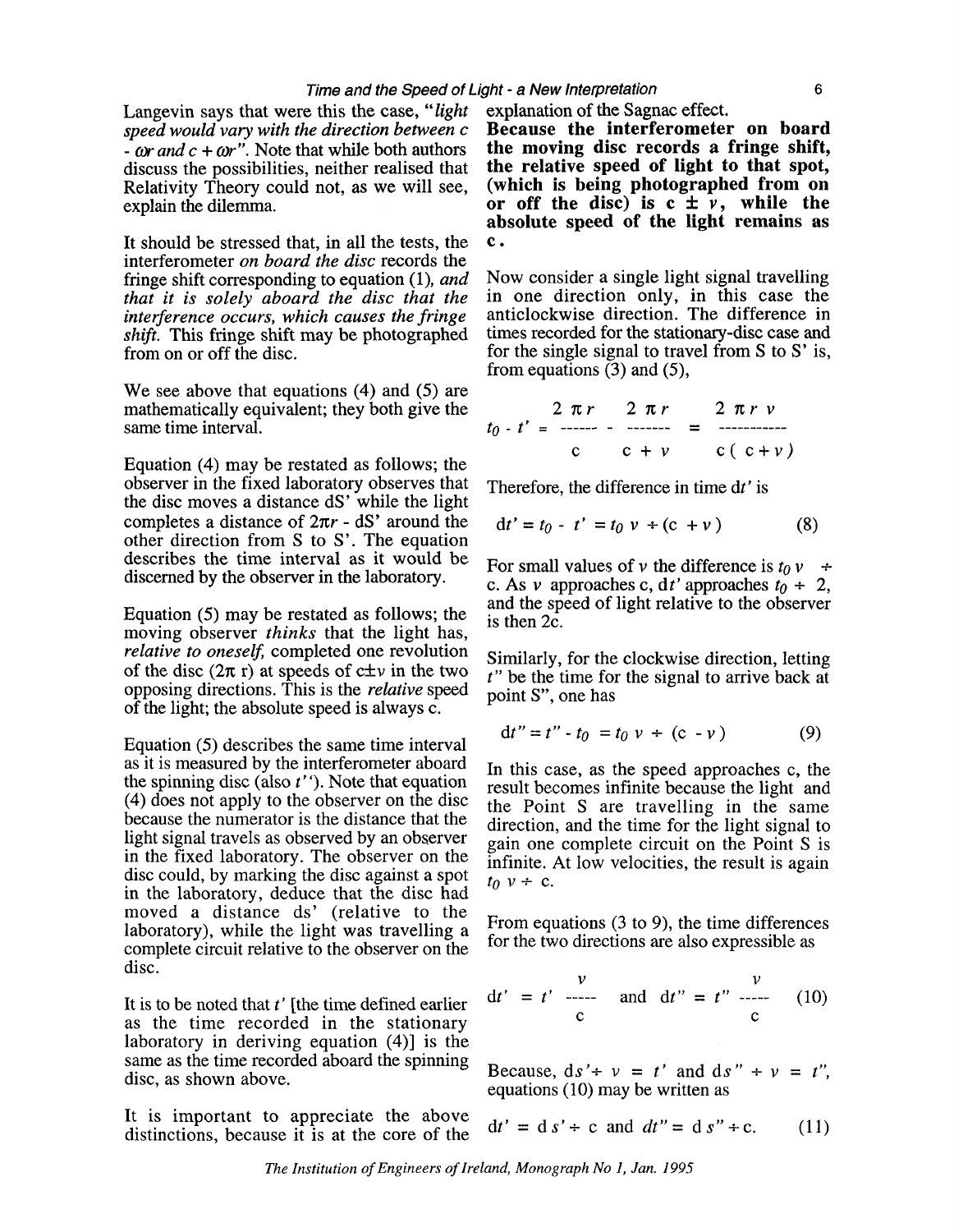By subtracting equation (4) from equation **(3)**  we also get the first of the two equations (11).

From the above discussion we conclude that::

**The Sagnac effect is thus seen to be a measure of the difference in the times taken by the two light signals, while they are away on their travels in the two opposing directions.** 

Another way of stating this is to say that the light is behaving as if the rotating disc did not exist.

#### **The Sagnac effect shows that the light is operating independently of the spinning apparatus.**

It was stated earlier that it would be shown that the fact the spinning disc was not an Inertial Frame would be irrelevant. This is now clear.

Many authors contend that, because the spinning disc is not an Inertial Frame, the Theory of Special Relativity does not apply. This problem does not arise because the light is simply travelling in the Frame of the Stationary Laboratory, and not in the Frame of the spinning disc.

The Sagnac effect is *not so much an "eflect",*  but rather it is a confirmation of this fact. Because the light ignores the movement of the disc, the Theory of Special Relativity is not relevant to any "behaviour of the light on a rotating Frame". The light has no activity aboard the disc.

#### **CIRCULAR PATH VERSUS STRAIGHT LINE**

In this section it will be shown that the conclusions derived from the Sagnac effect, in relation to a spinning disc, apply equally to motion in a straight line.

We saw in the previous section that the light was behaving independently of the spinning disc. If, as has been demonstrated, it has been oblivious to the movement of small discs of varying radii such as used in the tests, then it will also ignore a disc of immense radius; this leads to the conclusion that it will not be affected in any way by the movement of an object in a straight line, which is the limit of an infinitely large circle.

Therefore it follows that an observer aboard an object which is *travelling oflin a straight line, at constant speed relative to the laboratory,* will record the speed of light *relative* to oneself as  $c \pm \bar{v}$ . Thus, this observer will record the same time as the observer in the laboratory. Defining both these Frames as Inertial i.e. ones in which Newton's first Law applies, we derive that the speed of light measured in the moving Frame is not the constant c relative to the moving observer. This conclusion is in direct contradiction of the requirements of the Theory of Special Relativity on the behaviour of light.

If light were sent in two opposite directions from aboard an object which was travelling in a straight line, the two signals of the light would not ever again meet to be compared. The literature refers to the Sagnac effect as arising from the rotation of the spinning disc simply because it is only upon such an apparatus that an interference pattern can be examined.

#### **COMPARISON of the SAGNAC EFFECT with SPECIAL RELATIVITY**

While the following discussion is not relevant to the conclusions drawn in the previous section, it is included for completeness. It should be remembered, in reading this section, that none of the arguments therein are in any way a defence of the conclusions of this paper.

Einstein **(1)** accepted that movement on a closed polygonal circuit (and indeed in a closed curved path) has the same consequence as movement in a straight line, when considering the question of measurement of distance or time (1905 paper, p.49, last paragraph). Having derived his formula for straight line movements, he said *"it is at once apparent that this result still holds good if the clock moves from A to B in any polygonal line", and that "if we assume that the result proved for a polygonal line is also valid for a continuously curved line, we arrive at this result:* If *one of two synchronous clocks at A*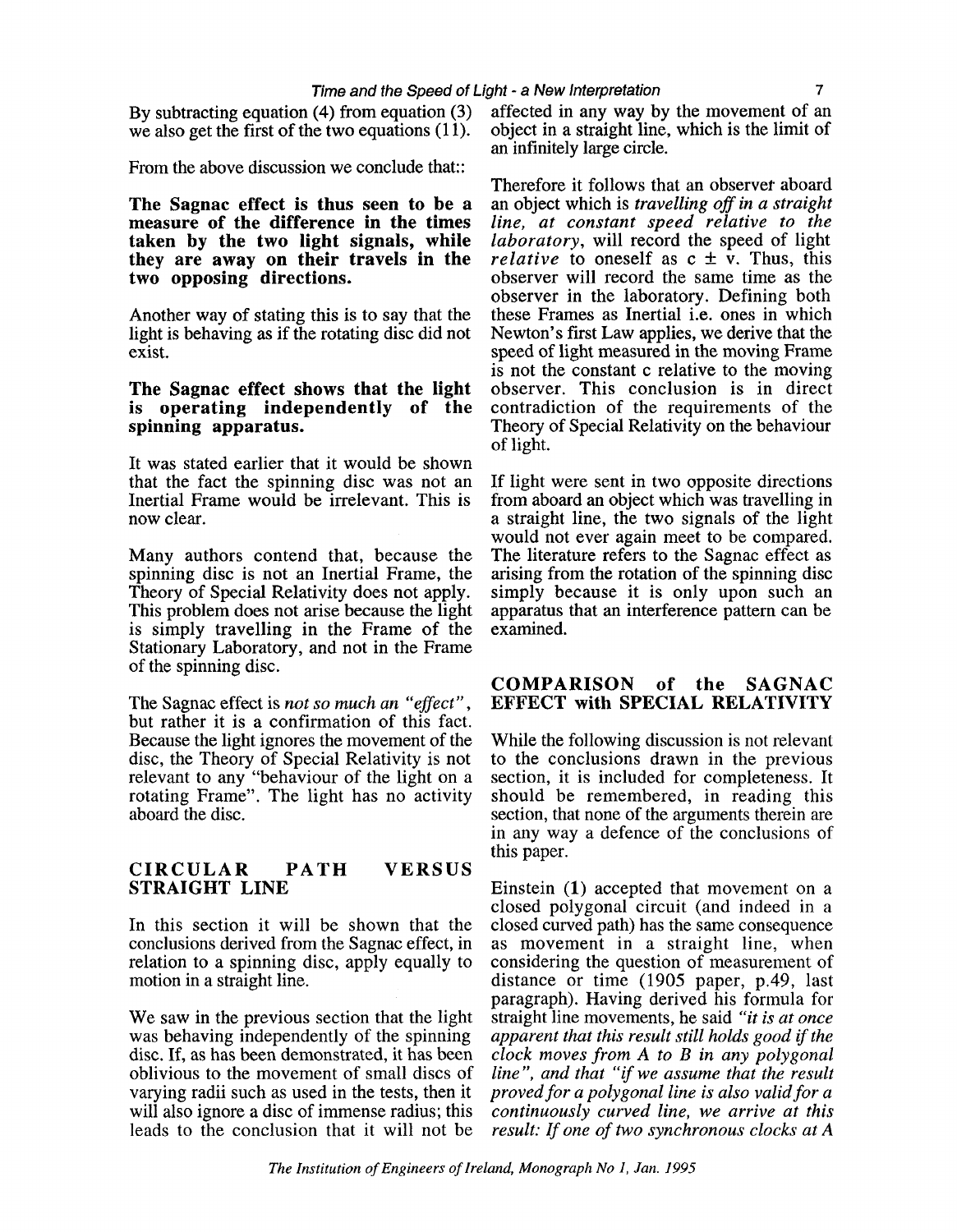*velocity until it returns to A, the journey lasting t seconds, then by the clock which has remained at rest the travelled clock on its* Let  $t_0$  be the time for a light signal to traverse *arrival at A will be 1/2 t v <sup>2</sup>/c<sup>2</sup> second slow*. the circumference of a stationary disc, and *t' arrival at A will be 1/2 t v <sup>2</sup>/c<sup>2</sup> second slow.* the circumference of a stationary disc, and *t' Thence we conclude that a balance-clock at the* the time for a light signal to traverse the *Thence we conclude that a balance-clock at the* be the time for a light signal to traverse the *equator must go more slowly, by a very small* circumference of a spinning disc, as recorded *equator must go more slowly, by a very small* circumference of a spinning disc, as recorded amount, than a precisely similar clock situated by the observer on the disc. Directly from *at one of the poles under otherwise identical* equation **(8)** *conditions"* 

Because Einstein accepted that the Theory of Special Relativity applied equally to motion in a straight line, to motion in a polygonal path and in a closed circuit, it can thus be taken that that Theory can be assessed against the Sagnac test results. The problem caused by the non-conformity of the Sagnac test results with the Theory cannot be avoided, since Einstein himself had no difficulty in applying his Theory to rotating Frames e.g. the spinning Earth, compared with a stationary Frame (an observer at a Pole).

Because many investigators claim that the Sagnac effect is made explicable by using the Theory of Special Relativity, a comparison of that theory with the actual test results is given below. It will be shown that the effects calculated under these two theories are of very different orders of magnitude, and that therefore the Special Theory is of no value in trying to explain the effect.

The Theory of Special Relativity stipulates that the time *t'* recorded by an observer moving at velocity v is slower than the time *to*  recorded by a stationary observer, according to

$$
t_0 = t' \gamma \tag{12}
$$

where  $\gamma = (1 - v^2 + c^2)^{-0.5}$  and  $t_0$  and  $t'$  are the times recorded by the respective observers. Using the Binomial Theorem to expand  $\gamma$ ,  $(1 - v^2 + c^2)$ - 0.5 = 1 +  $(v^2 + 2c^2)$ + terms involving  $v^4 \div c^4$  or less, so that from equation  $(13)$ .

 $t_0=t'[1+(v^2+2c^2)]$ 

Thus  $d_{R}$ , the Relativity time ratio, is given by

$$
\mathrm{d}t_{R} = \frac{t_{0} - t'}{t_{0}} = \frac{v^{2}}{v^{2} + 2c^{2}}
$$
(13)

*is moved in a closed curve with constant* The derivation of the corresponding Sagnac velocity until it returns to A, the journey ratio dt s is as follows:

by the observer on the disc. Directly from

$$
dt_S = \frac{t_0 - t'}{t_0} = \frac{v}{c + v}
$$
 (14)

Note that, for a circular path,  $t_0$  is the same in both cases, namely  $2 \pi r \div c$ .

The ratio of  $dt$  s to  $dt$  R is therefore

$$
\begin{array}{ccc}\nv & 2c^2 + v^2 \\
[-\text{---}]\left[\text{---} - \text{---} \right] & = & [-\text{---} - \text{---}]\n\end{array}
$$

When v is small as compared to c, as is the case in all practical experiments, this ratio reduces to  $2c + v$ .

Some authors imply that the Sagnac effect could be explained by the Theory of General Relativity. Apart from the fact that any acceleration is radial, the effect would be minuscule, as is the effect calculated under the Theory of Special Relativity.

Thus the Sagnac effect is far larger than any purely Relativistic effect. For example, considering the data in the Pogany test **(8),**  where the rim of the disc was moving with a velocity of 25 m/s, the ratio  $d t_S \div dt_R$  is about 1.5 **x** 107. Any attempt to explain the Sagnac as a Relativistic effect is thus useless, as it is smaller by a factor of 107.

Referring back to equation (I), consider a disc of radius one kilometre. In this case a fringe shift of one fringe is achieved with a velocity at the perimeter of the disc of 0.013m/s. This is an extremely low velocity, being less than lm per minute. In this case the Sagnac effect would be 50 *billion times larger* than the calculated effect under the Relativity Theory. This example is given to illustrate that there is no question of any relativity effect explaining the fringe shift at these velocities, since relativistic effects could only arise at great velocities. For a disc the size of the equatorial

*The Institution of Engineers of Ireland, Monograph No 1, Jan. 1995*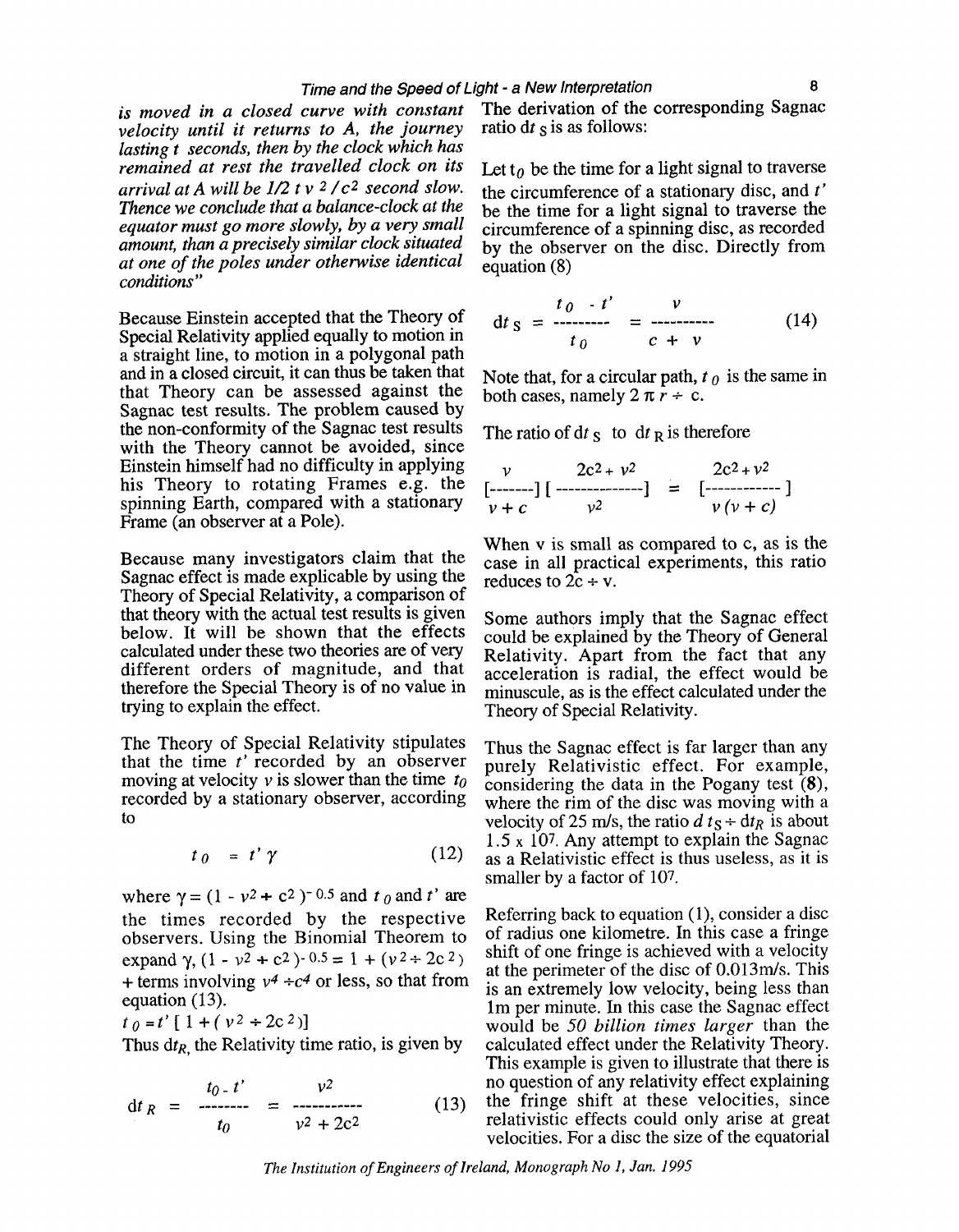section of the Earth, the velocity required for laboratory. The tests show that this is not so. one fringe is only 2x10-6m/s. This figure is given for comparison with the equatorial clock However, as we have seen, this debate is rotating with the Earth.<br>Innecessary, because the light is not affected

Apart from the difference in magnitude, there are other conceptual differences. In the actual Sagnac test, the difference between the moving and stationary cases was a time gain, or time loss, depending on the direction of travel. Relativity predicts that there should always be a time loss, regardless of the The results of the Sagnac test indicate that the

Can it be, however, that both a Sagnac effect exclusive, at least in Sagnac-type tests. They and an effect calculated under the Theory of show that, if the light velocity is independent Special Relativity can co-exist? This was of the motion of the source, then it is not at Special Relativity can co-exist? This was of the motion of the source, then it is not at assumed by Langevin  $(10)$  and Post  $(14)$ ; the same time measured as identical, by they showed that applying Relativity Theory observers had an infinite simal effect on the result, which other, had an infinitesimal effect on the result, which stood unaltered as the basic Sagnac effect. In other words, in a Sagnac-type experiment, is it possible that there is a Relativity effect, even **DISTANCE and TIME UNCHANGED**  though it is too small, in comparison with the be so is seen from the fact that, as mentioned sections is correct, and that light is not before, a fringe shift is detected and that thus confined to travel at a speed of c relative to all before, a fringe shift is detected and that thus confined to travel at a speed of c relative to all the behaviour of the light on the spinning disc observers in Inertial Frames. In this, and the the behaviour of the light on the spinning disc observers in Inertial Frames. In this, and the does not evince a speed of c relative to the following section, some consequences of this observer on board the disc.

In setting out the two requirements for the behaviour of light under the Theory of Special Relativity Einstein (1) stated *"light is always propagated in empty space with a definite velocity c which is independent of the motion of the emitting body" and "any ray of light measured in the moving system, is propagated with the velocity c,* f *as we have assumed, this is the case in the stationary system".* 

The speed of the light is confirmed in the Sagnac test to be independent of the speed of the source of the light. This is in conformity with the former requirement. The latter requirement is that the speed of light is constant, as measured by observers in all Inertial Reference Frames. Accepting Einstein's logic for application of the theory to both a polygonal shape, and to a clock on the rotating Earth at the equator, would require option **(b),** in the "Two Possibilities" section above to be true. It would require that the light be measured as travelling at a speed of c relative to both the observer aboard the spinning disc and the observer in the fixed

unnecessary, because the light is not affected by the rotating disc.

# We thus see that the Sagnac effect is<br>not to be confused with an effect calculated under the Theory of Special Relativity.

two requirements of the Theory of Special. Relativity quoted above are mutually the same time measured as identical, by observers who are travelling relative to each

Let us accept that the analysis in the previous following section, some consequences of this are discussed.

The Theory of Special Relativity requires that the measuring instruments in one Inertial Frame must record different results from those in another Inertial Reference Frame, when these frames are moving relative to each other. [For an observer to measure velocity, a ruler (rigid rod) and a clock can be used.] It follows from this that rulers shorten and that the time recorded on clocks would run slow at higher speeds.

However, such a conclusion is not necessary because, in reality, it is the *relative speed* of the light, and not the time, that is changing.

**It can be concluded that, referring to Inertial Frames, motion in a straight line at constant speed will not affect the measurement of time or distance aboard a moving object, as compared with the time or distance measured by a stationary observer.** 

The factor  $\gamma$ , to be applied in all relativistic calculations on distance or time, is a direct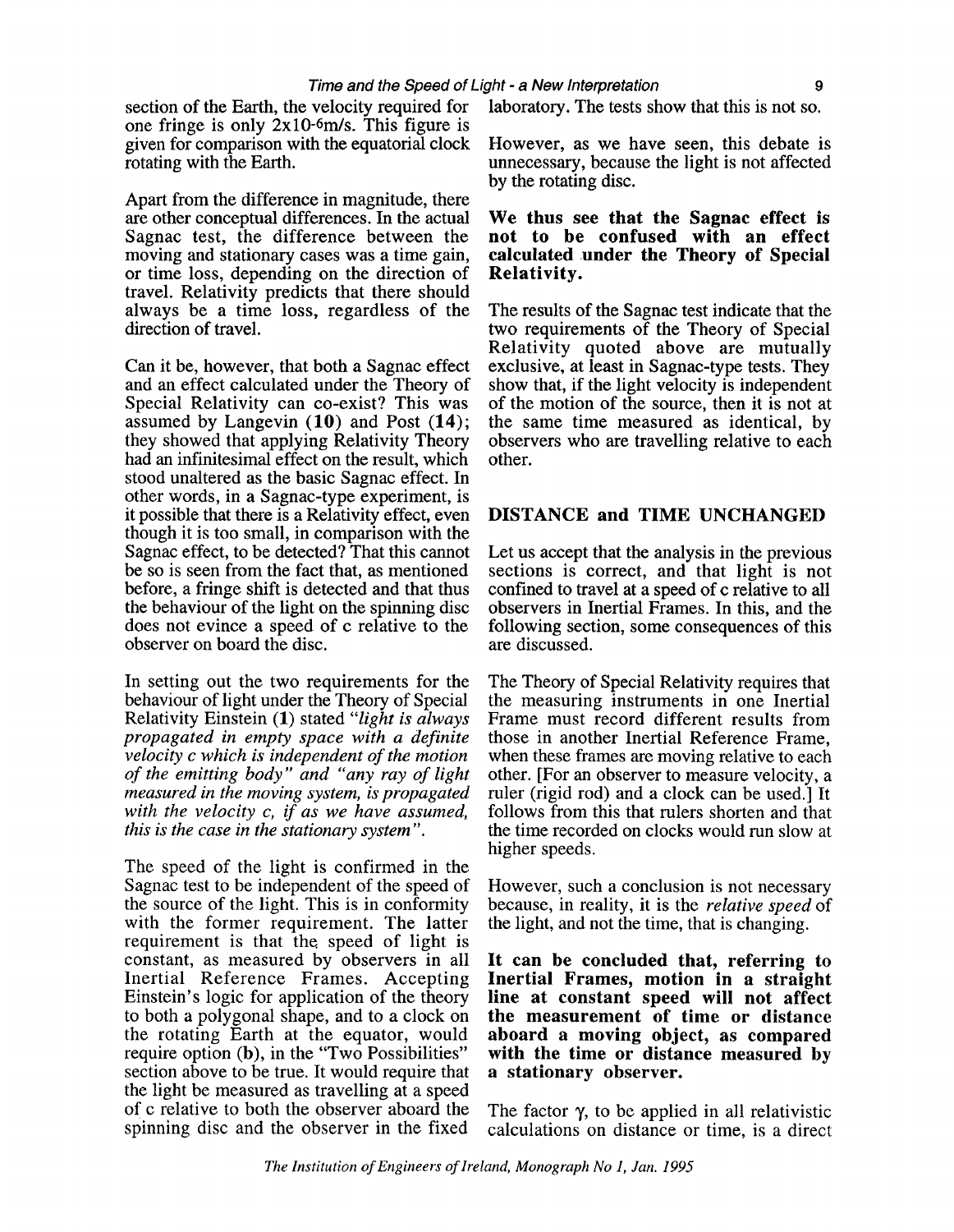consequence of the second requirement of the Theory of Special Relativity. The derivation of this is seen on p.46 of Einstein's first 1905 paper (I), in which he put forward the theory.

*It is solely to distance and time that the amendment has to be made to the Theory of Special Relativity. The application of that Theory to other aspects of physics is not being questioned in this paper.* 

It is suggested that space and time are absolute, not relative; and that absolute space is a basic coordinate frame for all measurements in the Universe. This means that the speed of light has an absolute limit of c, but may have a speed relative to an observer that is less or greater than c.

This explains the behaviour of superluminal objects that are observed in outer space. Such objects are observed from Earth as separating from each other at speeds of up to ten times the speed of light. Four such objects (three quasars and one radio galaxy) had been identified by 1977 - see Cohen et a1.(16) This is now explicable by a calculation of the relative speeds of the objects as viewed by an observer on Earth, where the objects are separating at high speed, while also approaching our galaxy, with a small angle of separation subtended to Earth.

### **PARADOXES**

The so-called "clock paradox" or "twins paradox", is a consequence of Relativity which has generated much controversy over the past ninety years. The Theory of Special Relativity predicts that one twin who travels away from Earth at very high speed and returns after a long number of years will appear to the twin who has remained on Earth to have aged less.

It can be claimed that, strictly in accord with Relativity, the reverse should also hold, namely that the twin who remained stationary on Earth should also appear to be younger, to the traveller on the return of the latter to Earth. That this is so can be seen by considering twins in outer space who pass each other at high speed; neither twin can determine which is "receding" from the other. These twins could go off on a circuit as defined by Einstein and quoted earlier. Thus, on reuniting **both** twins would observe the other to be younger at the same instant. This apparent contradiction is the paradox. Most texts deny the second half of the comparison, by claiming that only one of the twins ages less and there are many and varied supposed solutions to justify this one-sided relativity. Some say the one-sided aging occurs solely during the reversal of direction at the far end of the journey for the twin who goes away. Rindler, in 1982, **(17),** on the other hand, says that the aging occurs at the initial acceleration phase of the departing twin. Such attempts at justification are presumably to avoid the difficulty of explaining how each of the two twins will, on reuniting, observe the other to be younger, at the same instant.

Dingle (1972) (18) gives a blow by blow description of the paradox controversy, which raged between him and Prof. W.H. McCrea, and others. This controversy continues, among other protagonists, to the present day. While some authors argue that the paradox does not make sense, none offer a solution which "explains" it away. Dingle forecast dire consequences for mankind were the Theory not amended in such a way that the paradox was dispelled. However, the "paradox" does not in reality arise, because there is no alteration in time with speed, as proved by the Sagnac-type tests.

Consider now the conundrum quoted by Zukav (1991) (19) (in a Chapter aptly titled "General Nonsense") where he considers two concentric circles of different radii revolving with the same angular velocity, so that two points, one on each circle, joined by a line passing through the centre of the circles are moving at different velocities ( $v=r\omega$ ). He applies the Theory of Special Relativity, and states *"the ratio of the radius to the circumference of the small revolving circle is not the same as the ratio of the radius to the circumference of the large revolving circle".*  This is because, according to the Theory of Special Relativity, distance contracts with increasing velocity, when measured along the direction of motion. Thus, distance to an observer on the larger circle contracts relative to that measured by an observer on the smaller circle. This situation leads to a changing value of  $\pi$ , or to different measuring standards for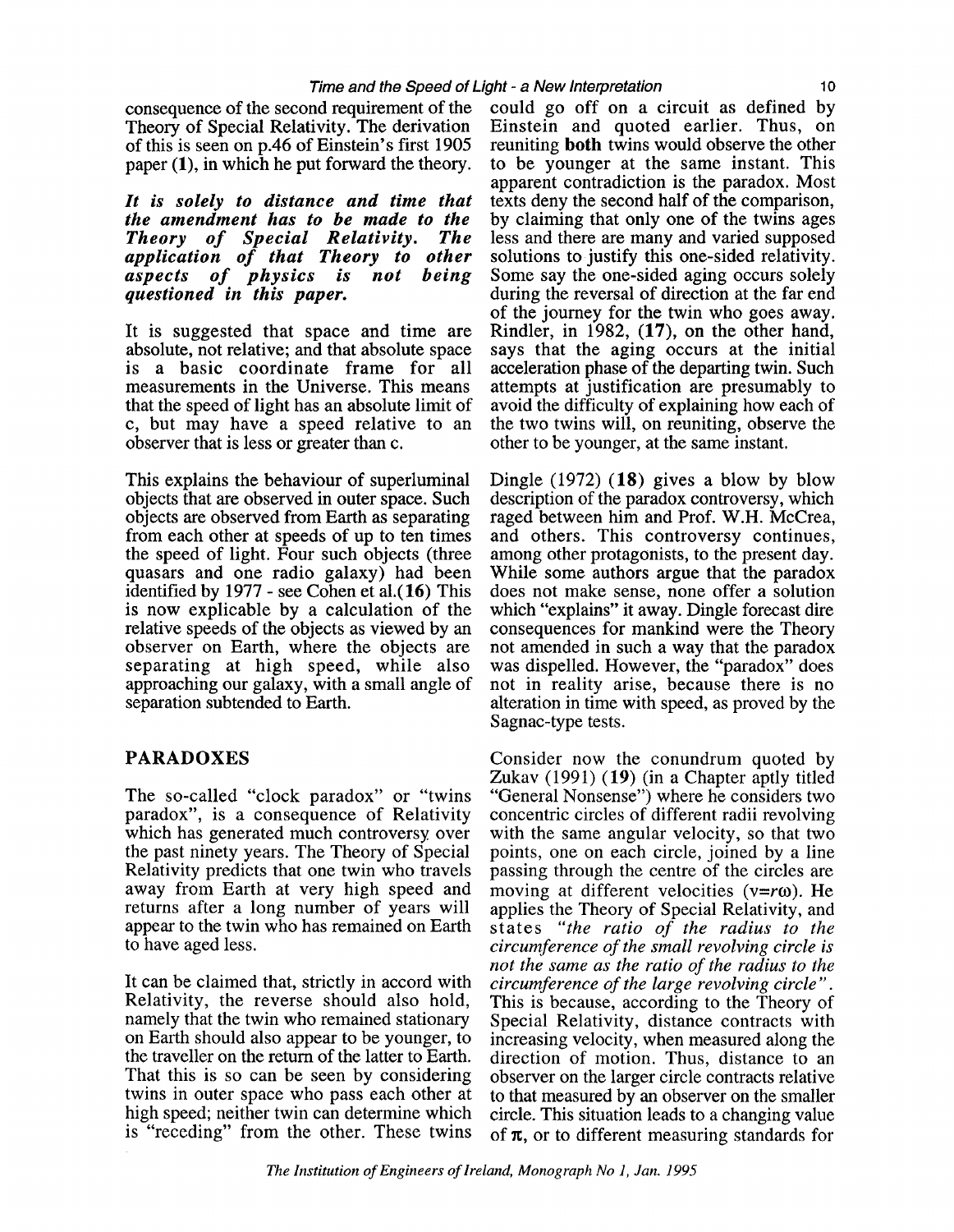measuring the radii, from those used to measure the circumferences. This deduction is contradicted by the Sagnac tests, because there is no diminution of the distance along the perimeter of a circle with increased speed.

Another strange consequence of the Theory of Special Relativity is that, under uniform motion, it is only the dimensions in the direction of travel which contract, dimensions perpendicular to the direction of motion being unaffected. This leads to the conclusion that a sphere travelling away at high speed would be observed to contract to a disc. An oft-quoted amusing result of the Theory is that a fast moving long ladder can be fitted into a short stationary garage - see Rindler 1982 **(16).**  These situations do not arise.

#### **FLYING CLOCKS**

Haffle and Keating **(20),** in 1972, conducted tests with four cesium clocks, where the clocks were flown Eastward and Westward in aeroplanes around the Earth. The results of these investigations are often quoted as proof that time changes with speed, as predicted by the Theory of Special Relativity. It will be shown here that the tests were of insufficient accuracy to draw the conclusion that time is altered. They used the Theory of Special Relativity to forecast a difference in time between that recorded by flying clocks, and the time recorded by a standard station at Washington, USA.

All four clocks were predicted to lose time flying Eastward; two of the four did so, one gained time, and one showed no significant change. On the Westward journey, the clocks were required by the theory to gain time; two did so, one lost time, and one showed no significant change (the same clock that showed no difference on the Eastward journey)

It is normal for a particular cesium clock to show a drift rate relative to a standard clock station, which records the average of several very accurate clocks. Indeed, individual clocks can display inexplicable gradual, or sudden, *changes* in drift rate. Sudden drift changes can be, in extreme instances, as large as  $1 \mu s$  per day; the differences forecast by the authors over the total flight time of six

days were of the order of one-tenth of that.

The behaviour of the clocks during the ten days prior to the tests, and during the five days after the tests, showed that the results were highly dependent on the period in which the tests were actually performed. The changes during the flight periods were radical for three of the clocks. A clock that had been gaining time prior to flight was seen to be losing time after the flight. Other clocks suffered changes in their rate of drift during the flight period, by a factor of two or three. It is not known at what stage of any flight such changes in behaviour occurred, because no clock could be compared with the ground reference station during flight.

Despite the fact that one of the four clocks on each of the Eastward and Westward journeys showed time changes of opposite sign to those predicted by the Theory, Haffle and Keating still took the average of all four clocks; **the average turned out to be of the same order, but of opposite sign, to the time changes of the aforementioned aberrant clocks.** Taking the average of the time changes recorded by the four clocks does not provide evidence, on which a conclusion may be based.

Realising the somewhat disparate behaviour of the four clocks, the authors proceeded to make corrections to these results. Whenever, during flight, one clock displayed a sudden change in drift rate relative to the other three, its rate change was ignored. Had but one such correction been made, there could have been some credibility in this procedure; but fourteen such sudden rate changes were ignored, with seven of these on one clock. These corrections changed the results derived by the average method from -66ns to -59ns going Eastward, and from +205ns to +273ns going Westward. It was not possible for the authors to make corrections to offset possible gradual changes in drift pattern. The results predicted by their theory were -40ns and +275ns, which were very close to the published experimental results.

It is of interest to note that a previous test, carried out over some weeks in 1970, and referred to in the Haffle and Keating paper, resulted in no discernible gain or loss during the flights. It is evident that tests of a far more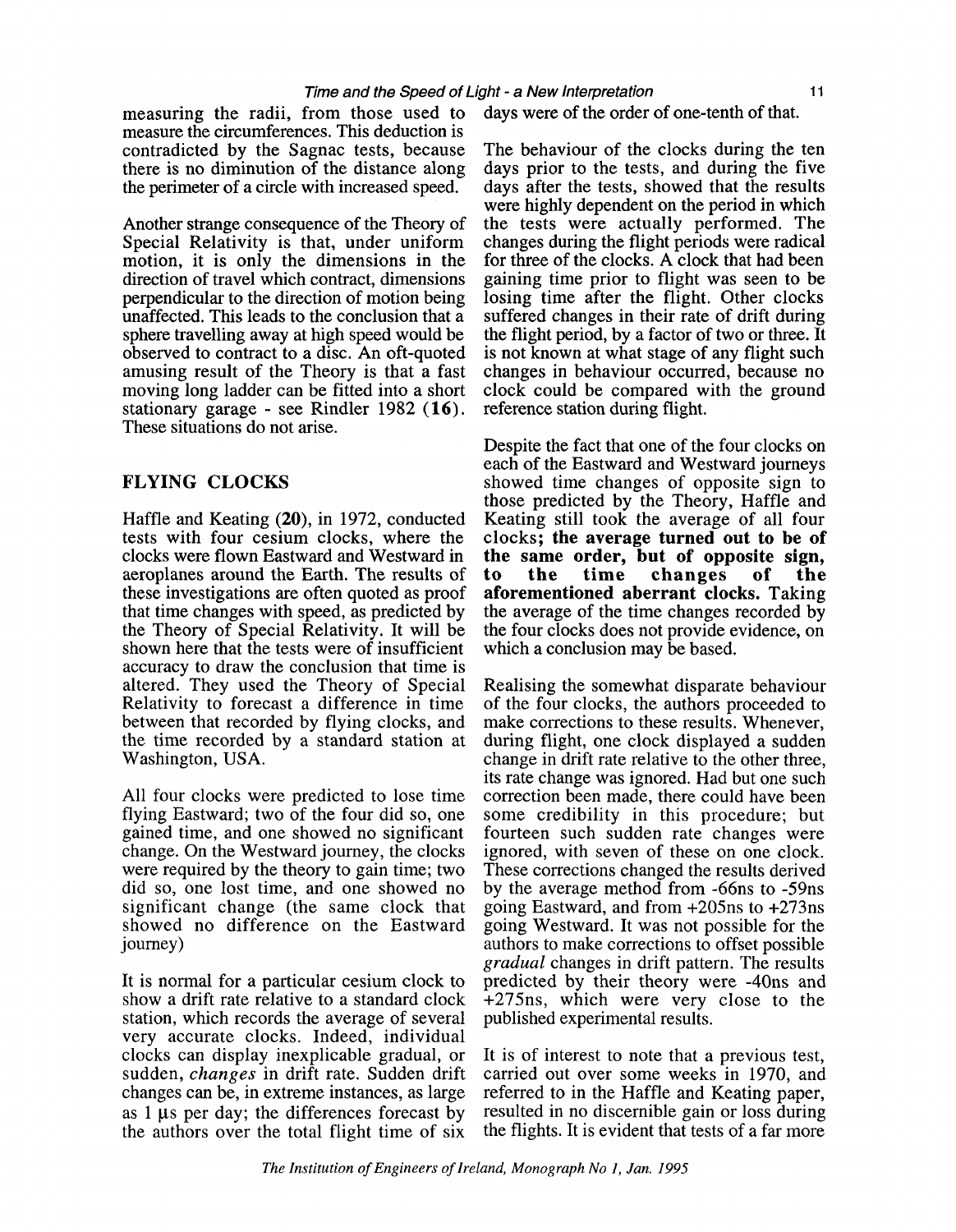accurate nature are required to discern the effect, if any, of transportation on cesium clocks.

### **COMPATIBLE SOLUTION**

The Sagnac results do not contradict the results of the Michelson and Morley experiment (1887) (21). In that test, the speed of light was measured to be the same, whether measured in the direction of the motion of the Earth on its orbit around the Sun, or at right angles to that direction.

A solution is now needed, which fits both the Sagnac and Michelson-Morley experiments, and which also agrees with the requirement of the Theory of Special Relativity quoted earlier, and which is confirmed by the Sagnac tests, namely that the speed of light is independent of the speed of the source.

One possibility is that light, on Earth, travels with respect to a coordinate frame fixed relative to the Earth. Katz (22) says (when commenting on the Fizeau experiment on the behaviour of light in moving water) that *"the speed of light in a medium must clearly be with respect to a coordinate frame fixed in the medium, for the very structure of the medium, the position of its atoms and molecules, provides a preferred reference frame".* In water, the speed of light is  $0.75c$ , but this speed is increased (decreased) when the water is moving with (against) the direction of the light signal.

As is the case for all media, light travels in air at a speed less than c (which is the speed in a vacuum). The speed is c divided by the index of refraction of the medium; for air the index is 1.0003. No distinction has yet been made in this paper between the speed of light in a vacuum and in air, because the difference is so small.

**It is proposed that light travels in all directions in the atmosphere at a speed of 0.9997c, and is unaffected by the motions of the Earth, or by the motion of any observer.** 

Under this proposal, when light escapes from the Earth, it travels at c in free space, relative to the point where it escapes from the

atmosphere; this is analogous to the case where light escapes from water (where it travels at  $0.75c$  to air, whereupon it assumes the speed of light in air.

The synchronisation of clocks on Earth, using signals reflected off satellites, would require a slight amendment, to take into account the change in the speed of the light as it leaves and reenters the atmosphere.

### **ELECTROMAGNETISM**

In a test done in 1917 Pegram (23) showed that, using a solenoid carrying a steady D.C. current:

1. A stationary short straight isolated radial conductor, inside a stationary solenoid, is not charged (as would be expected).

2. The stationary radial conductor, inside the rotating solenoid, is not charged. **This is certainly not as would be expected.** 

3. When both the solenoid and the conductor are rotating there is a charge. Again **this is not as would be expected.** 

These tests accord with the conclusions in this paper in relation to the behaviour of light,<br>which is also an electromagnetic also an electromagnetic phenomenon.

If the current in the solenoid is flowing, relative to the laboratory, and is not moving with the moving solenoid, then the tests make sense. Altrnatively, if the magnetic field was relative to the laboratory and not to the spinning magnet, the results would also make sense. Pegram stated that Faraday was of the latter opinion, but this seems to have been overlooked in the meantime.

Pegram said *"the generation of an electromotive force is not simply a questiion of the relative motion of the conductor and the solenoid which furnishes the magnetic field".* 

In a 1990 leader in Nature (24) John Maddox, the editor, posed a problem similar to No. 2 above and stated that if there were no charge in such a case *"relativity has vanished out the window".* In the leader he was discussing a theoretical claim by a Bulgarian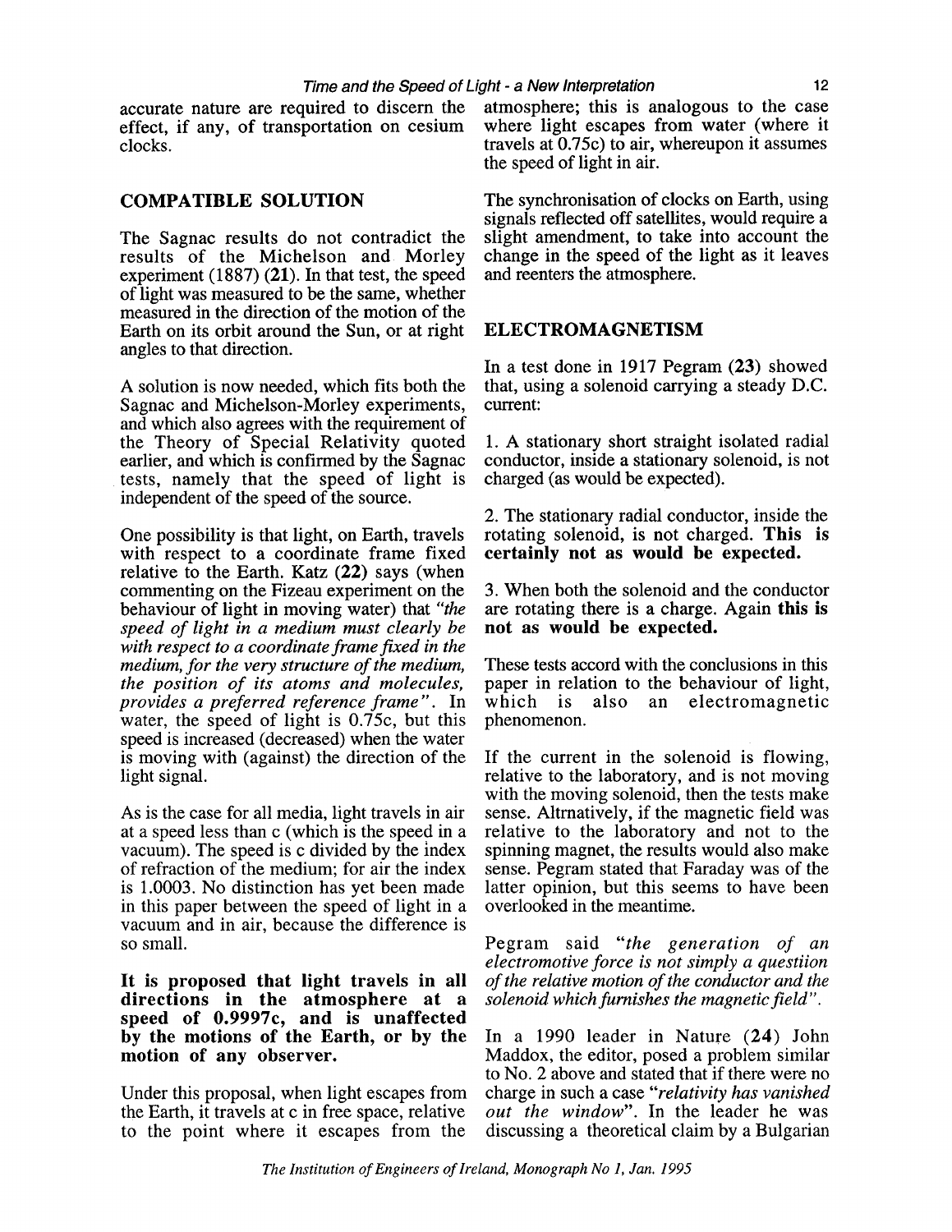be no charge.

#### **E** = **rnc2 MAINTAINED**

In many texts (e.g. Young (S)), the derivation of  $E = mc^2$  begins with time dilation and distance contraction. To sustain the theory put forward in this paper, an alternative explanation is required, because that famous formula is not being questioned. In this respect, it is interesting to note that Lorentz (25, p.24) had published the relationship between energy, mass and the square of the speed of light in 1904, a year before Einstein published his first paper (in which he stated that time and distance differed aboard moving objects). Also, in 1906, Einstein in a "thought experiment", by considering solely the momentum of photons as they moved from one end of a closed box to the other, came to the  $E = mc^2$  equivalence - see French (25, p.16).

The rest of the results concerning mass and energy follow directly from  $E = mc^2$  and the relationship E=pc where p is the "virtual" momentum of a photon. French (p.20), using these relationships, derives other mass and energy relationships such as  $E = E_0 \gamma$  and m =  $m_0\gamma$ . The theory put forward in this paper does not question these equivalences.

The matters disproven in this paper will not cause any dire consequences. The result should give a better insight into the behaviour of electromagnetic phenomena. There may be phenomena that do not appear to fit with the theory proposed here, but the basic, simple and incontrovertible experimental practical tests described in this paper must be explained by any *proposed theory.* 

The General Theory of Relativity is not addressed in this paper: The effect of the conclusions of this paper on the wider realm of physics will require separate publication.

### **TESTS TO BE DONE**

It would give confirmation of the theory in this paper were the following tests to be carried out.

exile (Marinov) that in such a test there would **1. A** Michelson-Morley test on the moon, where there is no atmosphere. It would be interesting to determine whether the result is different from that on Earth.

> 2. A Sagnac test on the moon would show if the light travelled relative to fixed space, and ignored the movement of the moon.

> **3.** Both of those tests repeated in space off a satellite or rocket.

> 4. A repeat of the Pegram tests would confirm the conclusion concerning electromagnetism.

### **CONCLUSIONS**

**1** Light, which is sent around the circumference of a rotating disc, in opposite directions, does not travel at the same speed c, relative to an observer aboard that disc. This was first demonstrated by Sagnac in 1913, and repeated, with ever greater accuracy by many investigators over the intervening years.

2. The explanation put forward for the Sagnac effect in this paper is that light travels in the co-ordinate frame of the laboratory, even when it is generated aboard a spinning apparatus. and that the behaviour of light is unaffected by the motion of the apparatus.

**<sup>3</sup>**. This leads to the deduction that distances and time as measured by an observer aboard a spinning disc are the same as those measured by an observer in the stationary laboratory; they are also the same aboard any object that is moving with uniform speed relative to the stationary laboratory. This does not agree with the Theory of Special Relativity.

<sup>4</sup>. Tests done, which purport to prove that the timekeeping of clocks varies with speed, are of insufficient accuracy to support such a theory.

5. It is suggested that light travels at a constant speed of 0.9997c with respect to a coordinate frame fixed relative to the Earth. This proposal fits with the Michelson-Morley and Sagnac tests, and with the first requirement of the Theory of Special Relativity, (that the speed of light is not affected by the speed of its source).